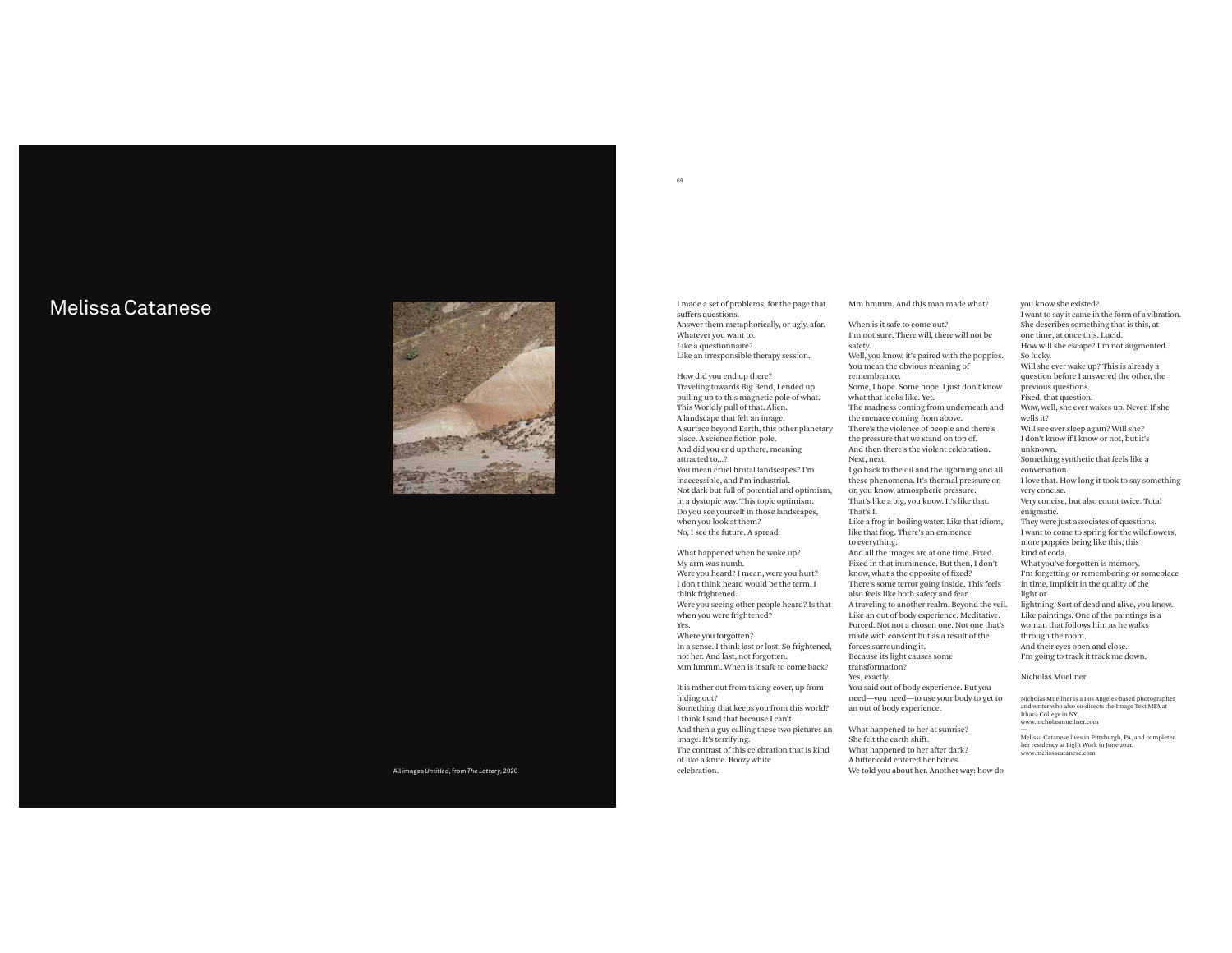



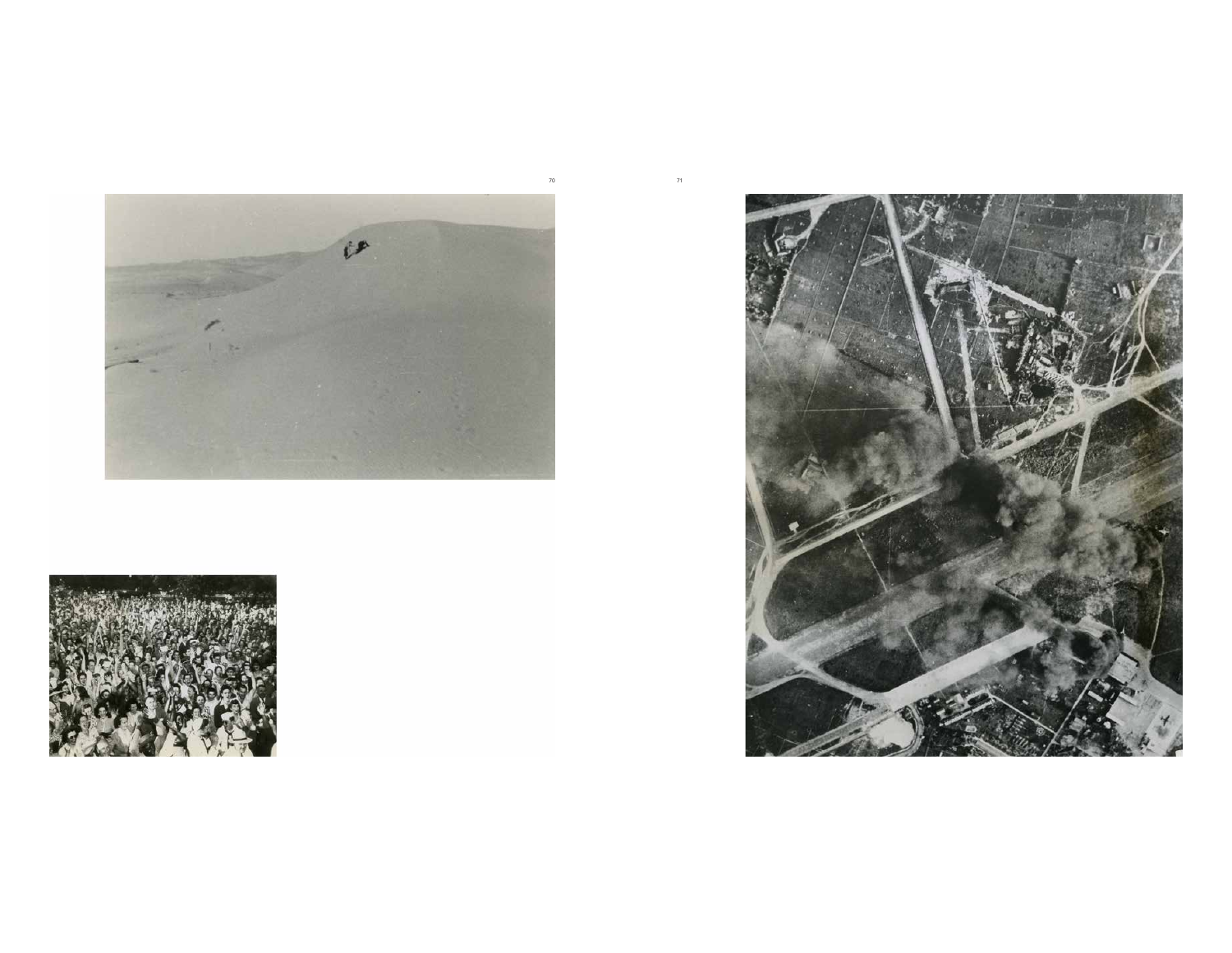

73